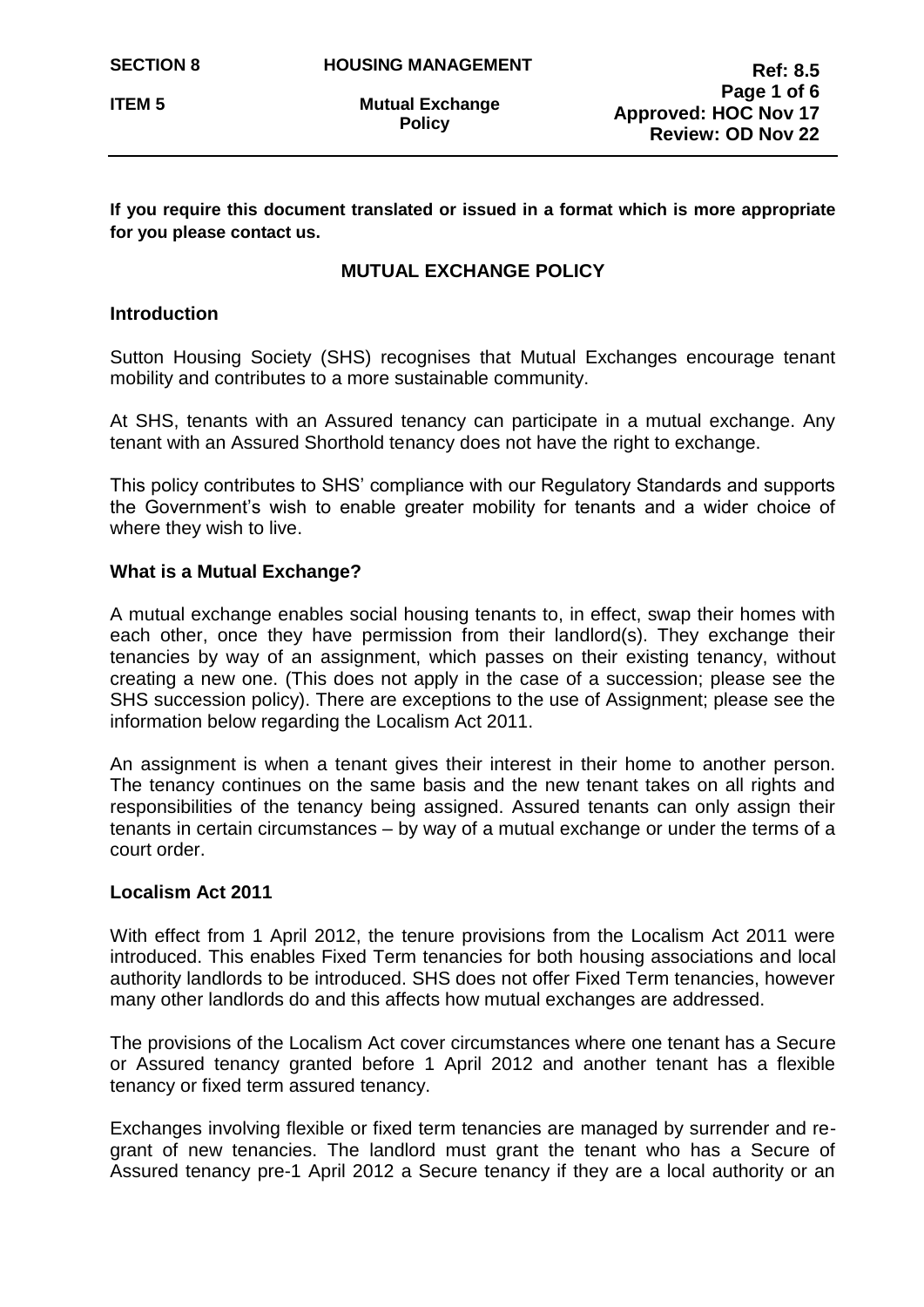**Ref: 8.5**

Assured (not Assured Shorthold) tenancy if they are a housing association. Existing tenants therefore retain similar security of tenure to that of their original tenancy.

This protection only applies to their tenure, not to the level of rent they pay. If an existing tenant paying a social rent chooses to exchange with a tenant that pays an affordable rent, they will take on the higher level of rent.

# **The Right to Exchange**

All local authority and Housing Association Secure tenants have the qualified right to exchange by way of an assignment. At SHS, the vast majority of tenants have an Assured tenancy which does not give them this statutory right.

Assured tenants have a contractual right to exchange by way of assignment providing that:

- Consent is given by SHS and any other landlord concerned
- One or more of the grounds for refusal do not apply
- Any reasonable conditions attached to the consent are complied with.

Our Regulator, the Homes and Communities Agency (HCA) expects Housing Associations to take reasonable steps to publicise the availability of mutual exchange services that we subscribe to and that the mutual exchange service(s) should be internet based or for SHS to pay subscriptions for individual tenants who wish to exchange. At SHS we pay for the HomeSwapper service, a nationally recognised, internet based mutual exchange service. This service is advertised on our website at [www.suttonhousingsociety.org.uk](http://www.suttonhousingsociety.org.uk/)

### **Who can you Exchange with?**

If you have a Secure of Assured tenancy with SHS, you are eligible to exchange your property with one of the following:

- Another SHS tenant
- A tenant from another Housing Association
- A local authority tenant

Permission must be given by all landlords before an exchange date can be agreed.

### **Grounds for Refusing a Mutual Exchange**

Please note that it is illegal for you or the other tenant(s) to charge a fee as part of the mutual exchange; this includes paying arrears for the other party involved.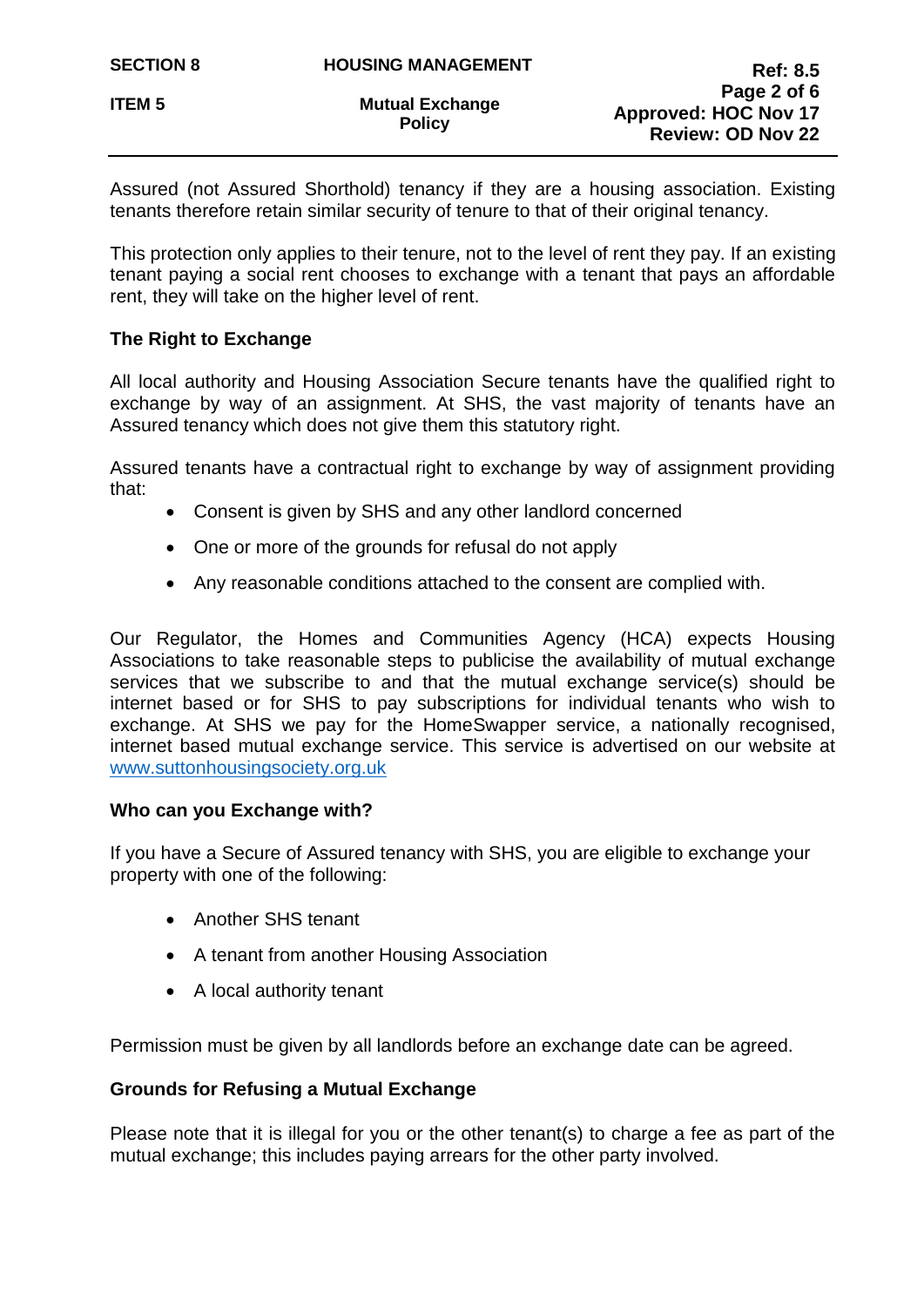| <b>SECTION 8</b> | <b>HOUSING MANAGEMENT</b>               | <b>Ref: 8.5</b>                                                        |
|------------------|-----------------------------------------|------------------------------------------------------------------------|
| <b>ITEM 5</b>    | <b>Mutual Exchange</b><br><b>Policy</b> | Page 3 of 6<br><b>Approved: HOC Nov 17</b><br><b>Review: OD Nov 22</b> |
|                  |                                         |                                                                        |

SHS will not unreasonably withhold permission to exchange. The most common reasons for refusal include:

- The property has too many or too few bedrooms
- Legal action has commenced (including service of a Notice)
- The property is designed or substantially adapted for a specific purpose (e.g. is housing for a person with a physical disability or is independent housing for older people, formally known as Sheltered housing)

Reasons for withholding consent must be given in writing, within 42 days of the application to exchange being received.

If an SHS tenant has broken any terms of the tenancy including non-payment of rent or other housing related debt, has an unsatisfactory property condition or alterations have been carried out to the property without consent, then SHS may, at its discretion, grant consent to the exchange on condition that the tenant pays the outstanding debt and/or remedies any other beaches of the tenancy obligations.

In exceptional circumstances, SHS may consent to a mutual exchange to a tenant in rent arrears. Examples of exceptional circumstances may include:

- The tenant has made all reasonable efforts to clear their debt by making and abiding by an agreement to clear the debt.
- The tenant has been a victim of domestic abuse and the move should assist with protecting the tenant from further instances of abuse.
- The tenant needs to downsize to avoid the debt increasing.

### **Property Condition**

It is important for tenants undertaking a mutual exchange to understand that the incoming tenant takes responsibility for the property in its existing condition. This includes cleanliness, decorative state, improvements, alternations and any repairs that are tenants' responsibility.

The outgoing tenant is not eligible for compensation for qualifying improvements they have made to the property, as the tenancy is not coming to an end.

SHS will carry out an inspection of the property being considered for mutual exchange. We will:

- Order any repairs that are SHS' responsibility
- Require the outgoing tenant to remedy any issues raised in the preassignment inspection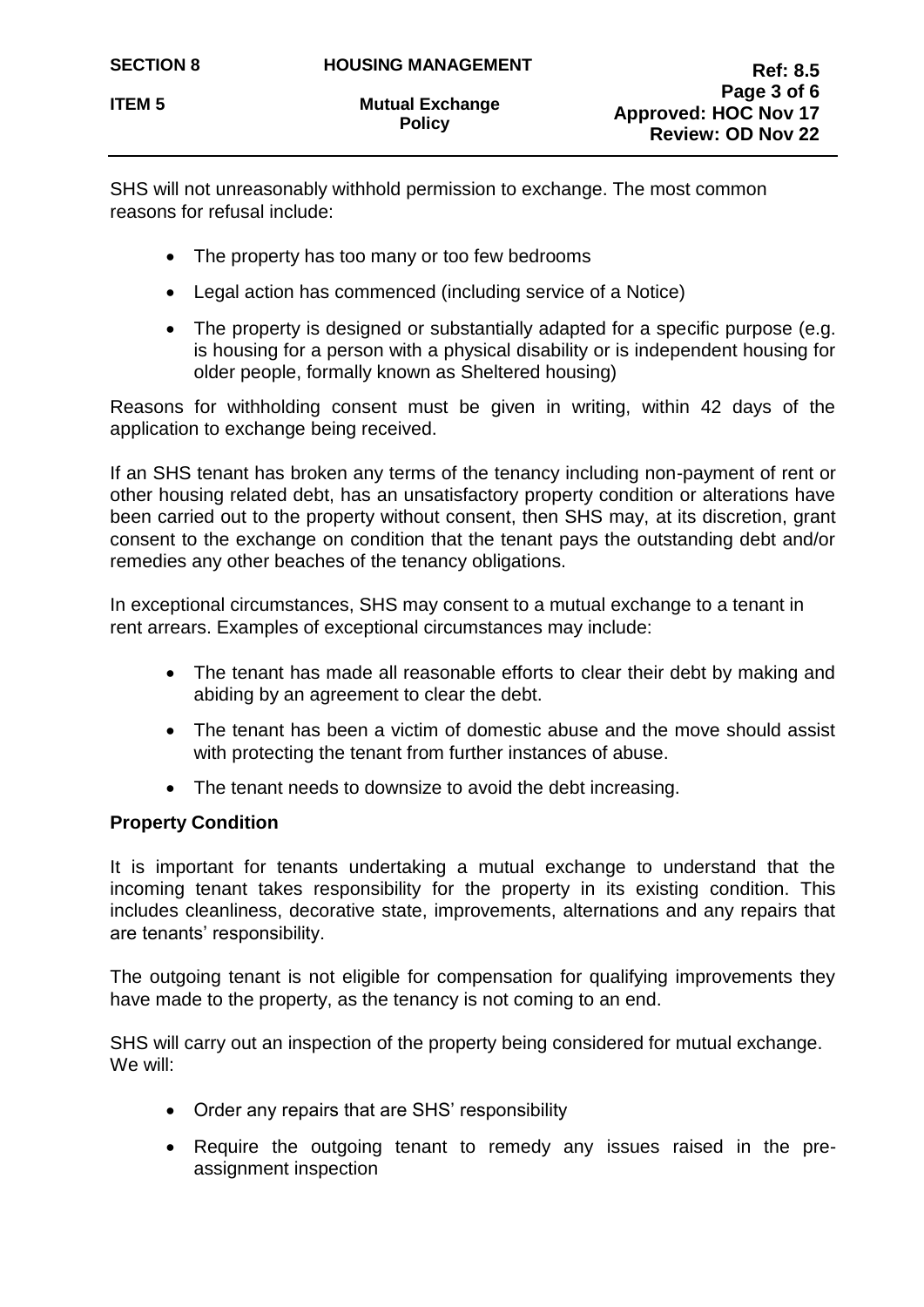**Policy**

**ITEM 5** Mutual Exchange

- Agree with the outgoing tenant any other repairs or reinstatements that must be carried out before the exchange takes place.
- Advise the incoming tenant of any works required and alert them to the fact that they will become their responsibility following the mutual exchange if they have not been completed
- Carry out a gas and electrical check on the property
- Advise the incoming tenant that they take on the property in its existing condition and that they are legally responsible for maintaining any improvements made by the outgoing tenant and for carrying out any repairs or reinstatements identified as the tenant's responsibility, which were not carried out by the outgoing tenant.
- Advise the incoming tenant of any material changes to their rights and obligations under their incoming tenancy compared to their outgoing tenancy e.g. not having the right to buy, affordable rent levels apply.

For clarity, SHS retains the legal responsibility to maintain and repair installations that supply heating, water, gas, electricity including:

- Wash hand basins, baths, toilets, flushing system and waste pipes
- Electrical wiring, gas and water pipes
- Water heaters, fireplaces, fitted fires and central heating.

### **How does a Mutual Exchange Work?**

A mutual exchange would usually take place through the assignment of an existing tenancy, unless one or more of the tenants involved has a flexible tenancy or a fixed term assured tenancy of more than 2 years.

When notification is received from you that you wish to exchange your home, SHS must respond to you formally within 42 days of your application. If we don't do this, consent is deemed to have been given.

The Community Housing Services team at SHS is responsible for administering mutual exchanges and an application form can be obtained from them, or downloaded from our website.

You will receive an acknowledgement following the receipt of your mutual exchange application.

We will review how you have conducted your tenancy and an inspection of your home will be made to assess the property condition; a reference request will also be made to the other landlord, if applicable. SHS will identify and improvements or alterations made to the property and whether consent was obtained.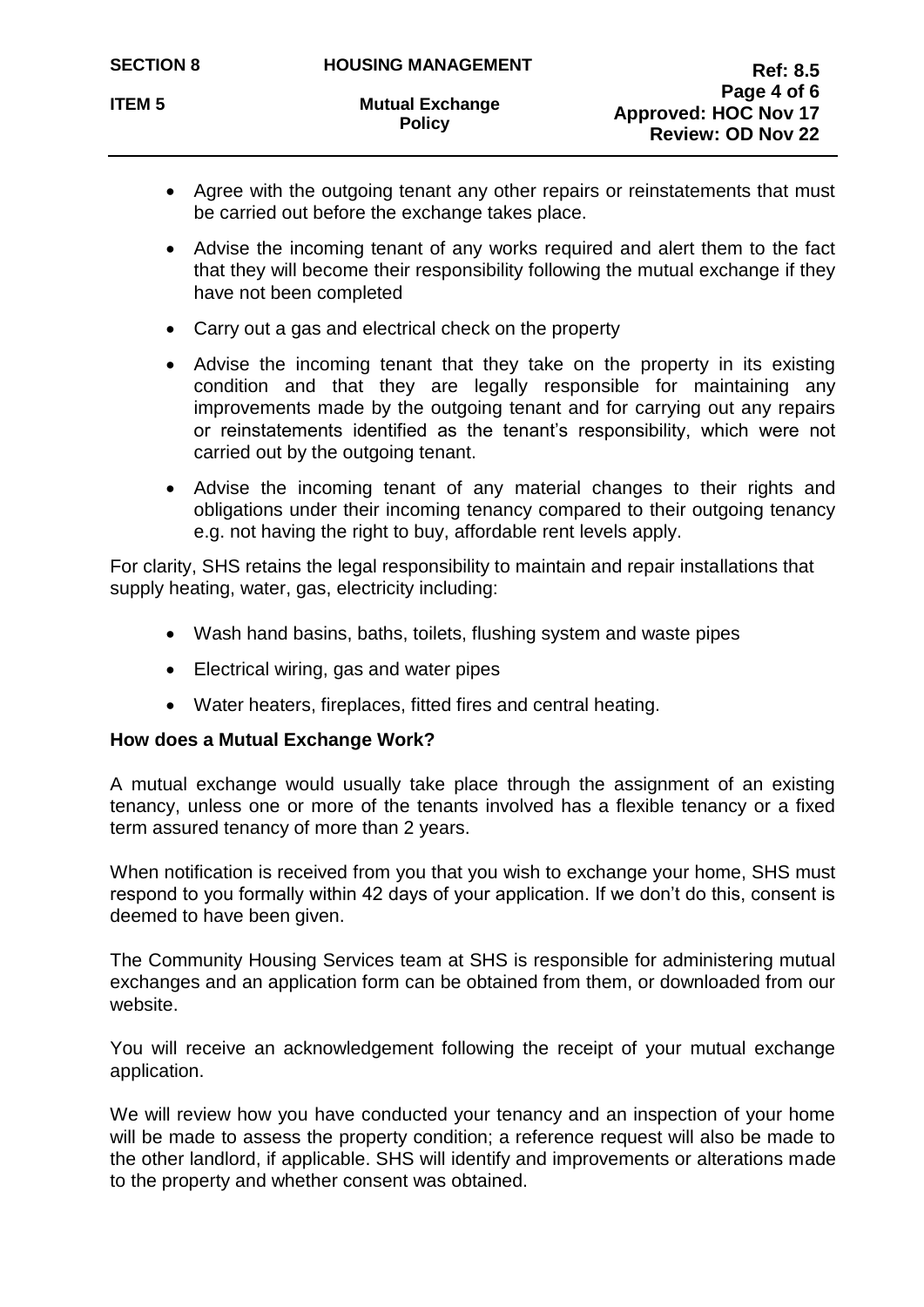**Policy**

You will be advised of any changes in your rights and terms of tenancy resulting from an exchange.

A decision will be made and you will be advised of the outcome within the statutory 42 day period. Consent can be withheld if one or more grounds outlined in the "Grounds for Refusing a Mutual Exchange" above apply.

SHS will give consent to the mutual exchange taking place when the consent from all other landlords (if applicable) has been obtained and if all the following requirements have been met:

- A satisfactory landlord's reference has been received in respect of the perspective SHS tenant on how they have conducted their tenancy and confirmation of their right to reside in the UK. This includes information about their rent payments, anti-social behaviour and condition of their home.
- Agreement has been reached between landlords (where applicable) for the exchange to go ahead.
- A pre-assignment inspection has been carried out on the SHS property and relevant works carried out/agreed.

SHS will insist on any of the following having been rectified before the exchange can go ahead:

- Any works carried out by the tenant that is considered to be a breach of tenancy
- Any works carried out by the tenant that are illegal or that breach planning and/or building consents
- Any works carried out by the tenant that pose a risk to the health and safety of anyone living in or around the property
- Any negligence or damage to the property that would be the tenants' responsibility to repair, as per their tenancy agreement.

The mutual exchange may be delayed if:

- There are rent arrears from any of the tenants involved in the mutual exchange
- If there are other debts owed by any of the tenants involved in the mutual exchange such as rechargeable repairs or court costs.

Within 42 days of the application to exchange being received, all parties will be advised in writing of whether permission to exchange is given. If consent is not given, the grounds for withholding consent will not be disclosed to all parties involved.